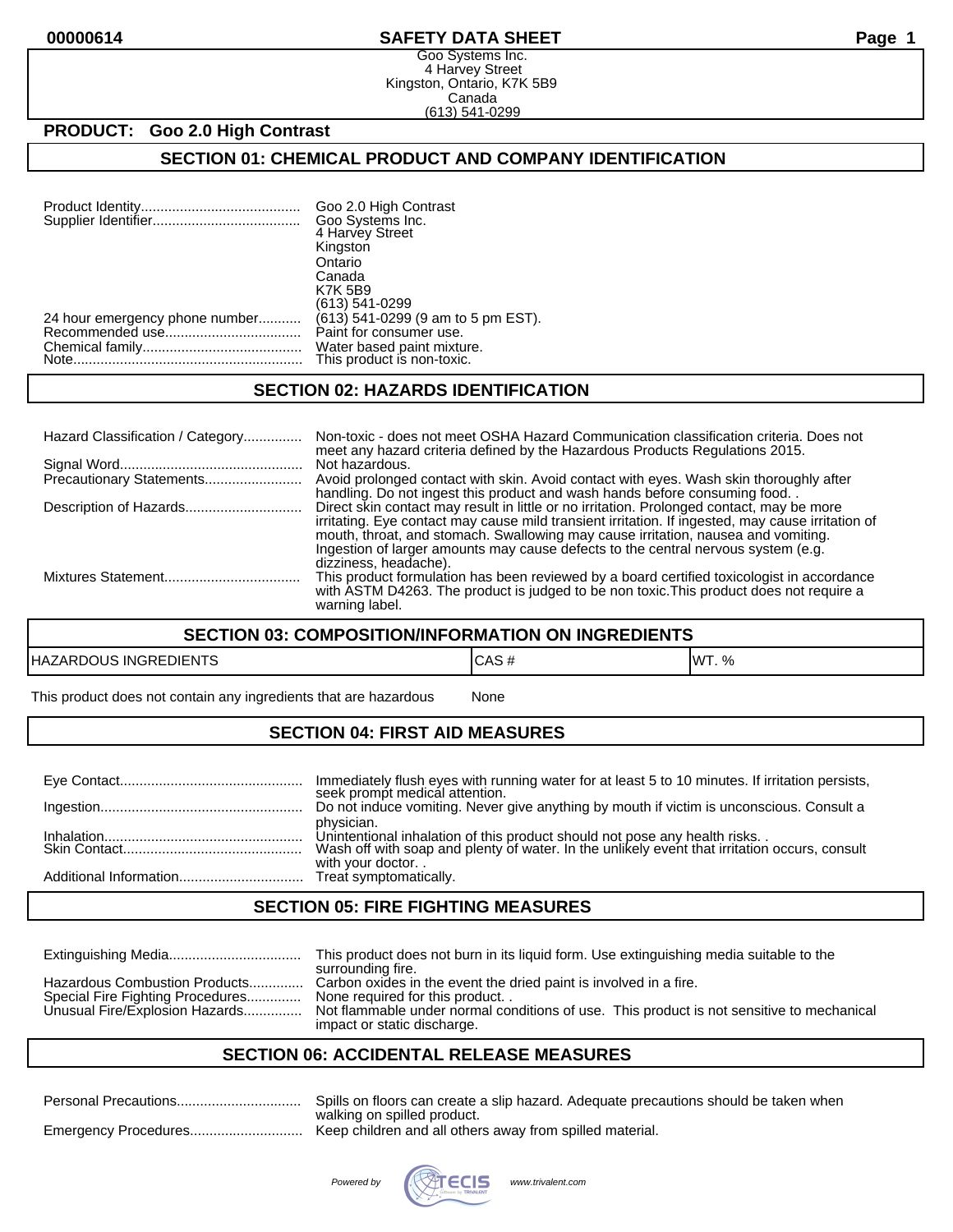#### **PRODUCT: Goo 2.0 High Contrast**

#### **SECTION 06: ACCIDENTAL RELEASE MEASURES**

Methods / Materials For Containment....... Use suitable absorbent materials such as cloth, rags, sponges, or paper towels . Clean Up................................................... Contain and wipe up the spill with absorbent material or cloth. Rinse the cloth with water and repeat the process until surface is clean and dry of spilled material.

## **SECTION 07: HANDLING AND STORAGE**

| Avoid contact with skin, eyes and clothing. Wash thoroughly after handling. Keep away                                                                                                                                     |
|---------------------------------------------------------------------------------------------------------------------------------------------------------------------------------------------------------------------------|
| from extreme heat and flame. Keep containers tightly closed when not in use.<br>Store in a cool, dry, well ventilated area. Do not freeze. Recommended storage<br>temperature: $0 - 30^{\circ}$ C (32 - 86 $^{\circ}$ F). |

#### **SECTION 08: EXPOSURE CONTROLS/PERSONAL PROTECTION**

| <b>IINGREDIENTS</b>                                                    | <b>ACGIH TLV</b><br><b>TWA</b> | <b>STEL</b>    | <b>OSHA PEL</b><br><b>IPEL</b> | <b>STEL</b>    | <b>NIOSH</b><br>IREL |
|------------------------------------------------------------------------|--------------------------------|----------------|--------------------------------|----------------|----------------------|
| This product does not<br>contain any ingredients<br>that are hazardous | Not applicable                 | Not applicable | Not applicable                 | Not applicable | Not applicable       |

| No special protective clothing is required to use this product.   |
|-------------------------------------------------------------------|
| Take the necessary precautions to avoid liquid contact with eyes. |
| No gloves are required to handle this product.                    |
|                                                                   |

## **SECTION 09: PHYSICAL AND CHEMICAL PROPERTIES**

## **SECTION 10: STABILITY AND REACTIVITY**

|                                     | Stable under the recommended storage and handling conditions prescribed. |
|-------------------------------------|--------------------------------------------------------------------------|
| Hazardous Polymerization            | Will not occur.                                                          |
| Hazardous Products Of Decomposition | None known, refer to hazardous combustion products in Section 5.         |
|                                     | There are no known incompabilities.                                      |
|                                     |                                                                          |

# **SECTION 11: TOXICOLOGICAL INFORMATION**

| <b>IINGRE</b><br>$\cdot$ $-$<br>JIEN | LC50 | D <sub>50</sub> |
|--------------------------------------|------|-----------------|
|                                      |      |                 |

This product does not contain any ingredients that are hazardous Not applicable Not applicable

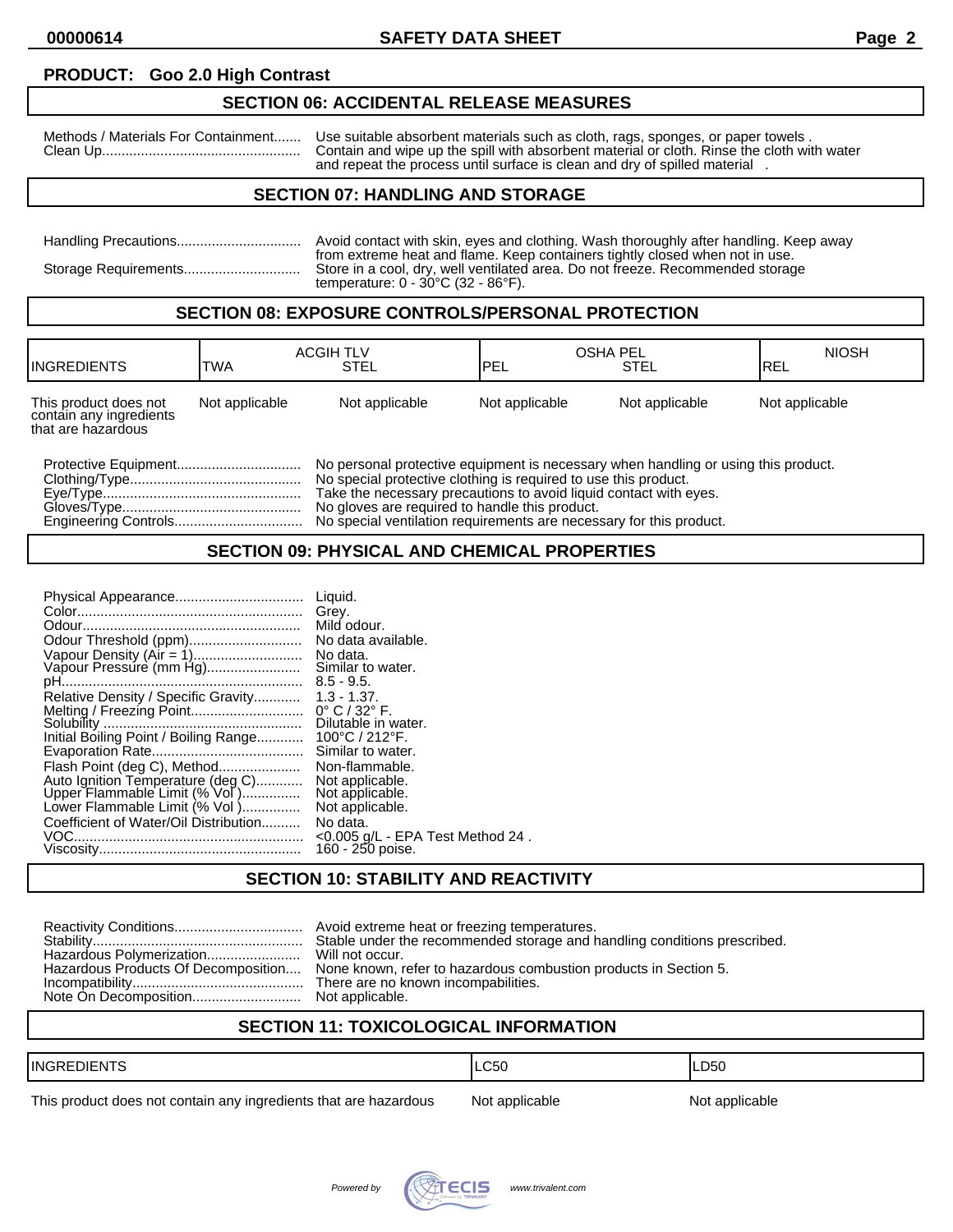# **PRODUCT: Goo 2.0 High Contrast**

## **SECTION 11: TOXICOLOGICAL INFORMATION**

|                               | Skin and eye contact are possible routes of exposure. Mists and vapours are unlikely to be<br>generated during intended use of this product. Do not take internally or ingest this product.                                                                                                                                                                                                                                                 |
|-------------------------------|---------------------------------------------------------------------------------------------------------------------------------------------------------------------------------------------------------------------------------------------------------------------------------------------------------------------------------------------------------------------------------------------------------------------------------------------|
| Effects Of Acute Exposure     | Ingestion of large amounts may be harmful. If product is heated or mists are formed,<br>inhalation may cause irritation to the nose, throat and respiratory tract. Direct skin contact<br>may result in little or no irritation. Prolonged contact may be more irritating. Eye contact<br>may cause mild transient irritation. May cause irritation of mouth, throat, and stomach.<br>Swallowing may cause irritation, nausea and vomiting. |
| Effects Of Chronic Exposure   | None known.                                                                                                                                                                                                                                                                                                                                                                                                                                 |
|                               | This product has been reviewed by a board certified toxicologist and is judged to be non<br>toxic. This product contain titanium dioxide, an IARC Group 2B carcinogen. However, the<br>titanium dioxide used in this product is in a non-respirable form and under normal<br>conditions of use the titanium dioxide cannot become airborne. The carcinogenic effects of<br>titanium dioxide are therefore not applicable to this product.   |
| Aggravated Medical Conditions | None are anticipated under normal use.<br>Use of this product following our recommended instructions should not cause any health<br>hazards, other than those indicated above                                                                                                                                                                                                                                                               |

## **SECTION 12: ECOLOGICAL INFORMATION**

## **SECTION 13: DISPOSAL CONSIDERATIONS**

| Appropriate Disposal Methods        | Empty containers should be recycled in accordance with local municipal recycling     |
|-------------------------------------|--------------------------------------------------------------------------------------|
|                                     | practices. Containers that are not empty should be brought to your local waste paint |
|                                     | recycling facility.                                                                  |
| Appropriate Disposal Considerations | Wherever possible unused paint should be brought to your local waste paint facility. |
|                                     | None anticipated.                                                                    |
| Sewage Disposal Comments            | Wherever possible, paint should not be washed down the sewer.                        |

#### **SECTION 14: TRANSPORT INFORMATION**

| Transport Hazard Classification<br>Packaging Group (If Applicable)<br>Environmental Hazards<br>Guidance On Transport In Bulk<br>Guidance on transport by air (IATA)<br>Guidance for transportation by ship (IMO) | Not regulated.<br>Not regulated.<br>Not regulated.<br>Not regulated.<br>None known.<br>Not regulated.<br>This product is not classified as a dangerous good per IATA Dangerous Goods<br>Regulations.<br>This product is not classified as a dangerous good and is therefore not regulated when<br>transported on a ship.<br>None known. |
|------------------------------------------------------------------------------------------------------------------------------------------------------------------------------------------------------------------|-----------------------------------------------------------------------------------------------------------------------------------------------------------------------------------------------------------------------------------------------------------------------------------------------------------------------------------------|
|------------------------------------------------------------------------------------------------------------------------------------------------------------------------------------------------------------------|-----------------------------------------------------------------------------------------------------------------------------------------------------------------------------------------------------------------------------------------------------------------------------------------------------------------------------------------|

## **SECTION 15: REGULATORY INFORMATION**

| Globally Harmonized System Classification Not classified.                              | The ingredients in this product appear on the DSL.<br>This product does not contain any formaldehyde per Japanese Regulation 112. There is a<br>trace amount of Ammonia which is listed on the Appended Table 2 of the Poisonous and<br>Deleterious Substances Control Act # 122 of 2011. |
|----------------------------------------------------------------------------------------|-------------------------------------------------------------------------------------------------------------------------------------------------------------------------------------------------------------------------------------------------------------------------------------------|
|                                                                                        | All ingredients are listed on the TSCA inventory.                                                                                                                                                                                                                                         |
|                                                                                        | This product is not considered hazardous.                                                                                                                                                                                                                                                 |
| <b>SARA TITLE III</b><br>Section 302 - Extremely Hazardous  None.<br><b>Substances</b> |                                                                                                                                                                                                                                                                                           |
| Section 311/312 - Hazard Categories Not applicable.                                    |                                                                                                                                                                                                                                                                                           |
|                                                                                        |                                                                                                                                                                                                                                                                                           |
| EPA Hazardous Air Pollutants (HAPS)<br>40CFR63                                         | None.                                                                                                                                                                                                                                                                                     |
|                                                                                        |                                                                                                                                                                                                                                                                                           |